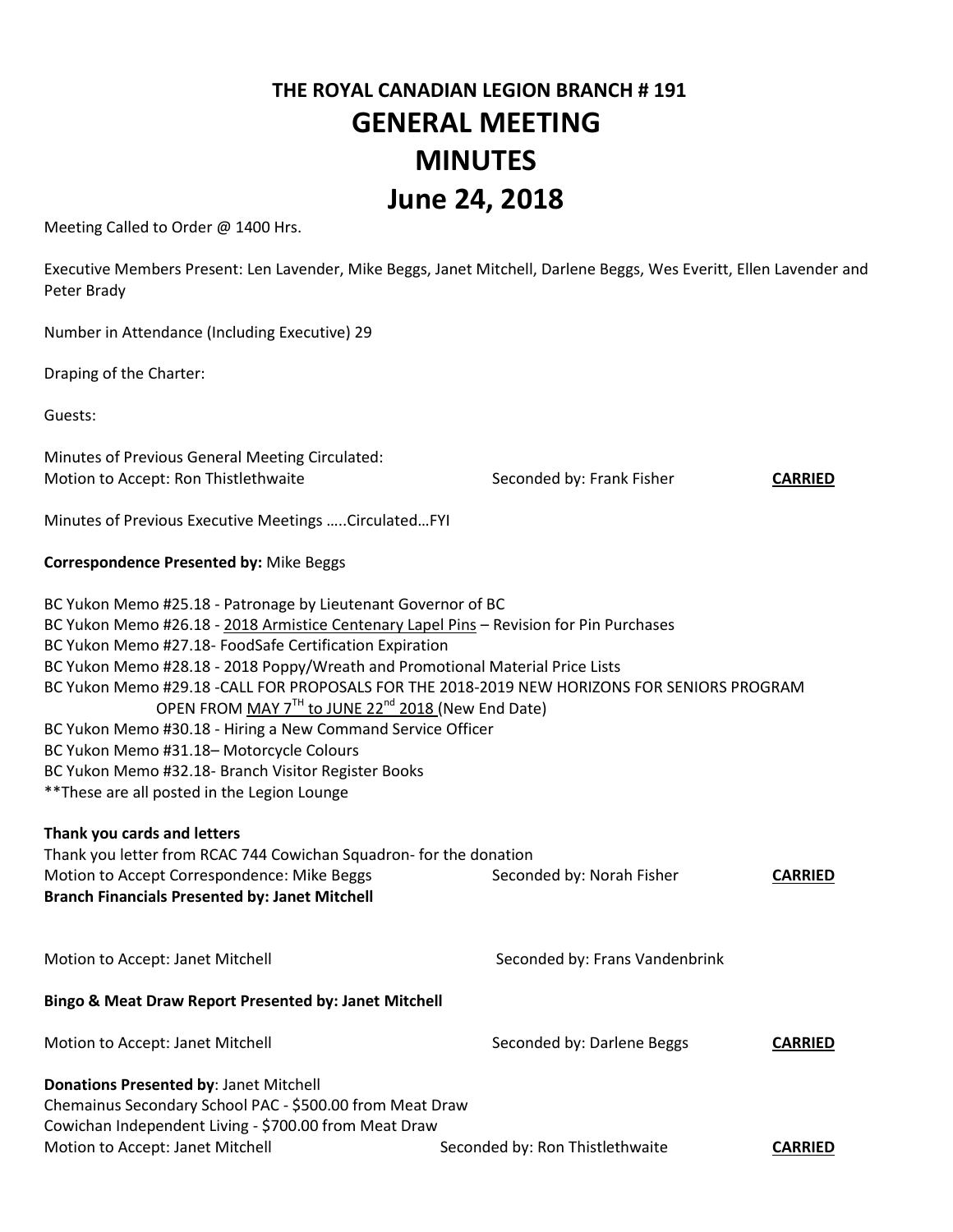#### **COMMITTEE REPORTS**

Membership Presented by: Darlene Beggs James Dallin- Ordinary Member Dalton Lewis -Associate Member Winston Taylor- Affiliate Voting Member Trina Textor- Associate Member Fred Textor - Ordinary Member Motion to Accept: Darlene Beggs **Seconded by: Norah Fisher CARRIED** PRO Presented by: No report Ways & Means Presented by Ellen Lavender: spoke on upcoming Branch cookouts Bar Presented by Peter Brady: 39 steak/chicken dinner tickets = \$468.00 Spoke on bar price increases House Presented by: No report Service Officer Presented by Mike Beggs: 2 Electric scooters available Poppy Presented by Janet Mitchell: No report Sick & Visiting Presented by Diane Murphy: No report Youth & Sports Presented by: No report SGT. At Arms Presented by Wes Everitt: No report Zone Report Presented by: Wes Everitt Honours & Awards Presented by Wes Everitt \_\_\_\_\_\_\_\_\_\_\_\_\_\_\_\_\_\_\_\_\_\_\_\_\_\_\_\_\_\_\_\_\_\_\_\_\_\_ Motion to Accept Committee Reports: Ellen Lavender Seconded by: Gordon Hughes **CARRIED** 

#### **OLD BUSINESS:**

Legion Week –Free hotdogs and hamburgers 25 June 1600-1800 hrs.

### **NEW BUSINESS:**

Rachel L Woodruff – Vimy Project Program winner of trip to Europe

Zone Reps - Wes Everitt and Colin Murphy Emergency Preparedness Kits- Ask other Legions